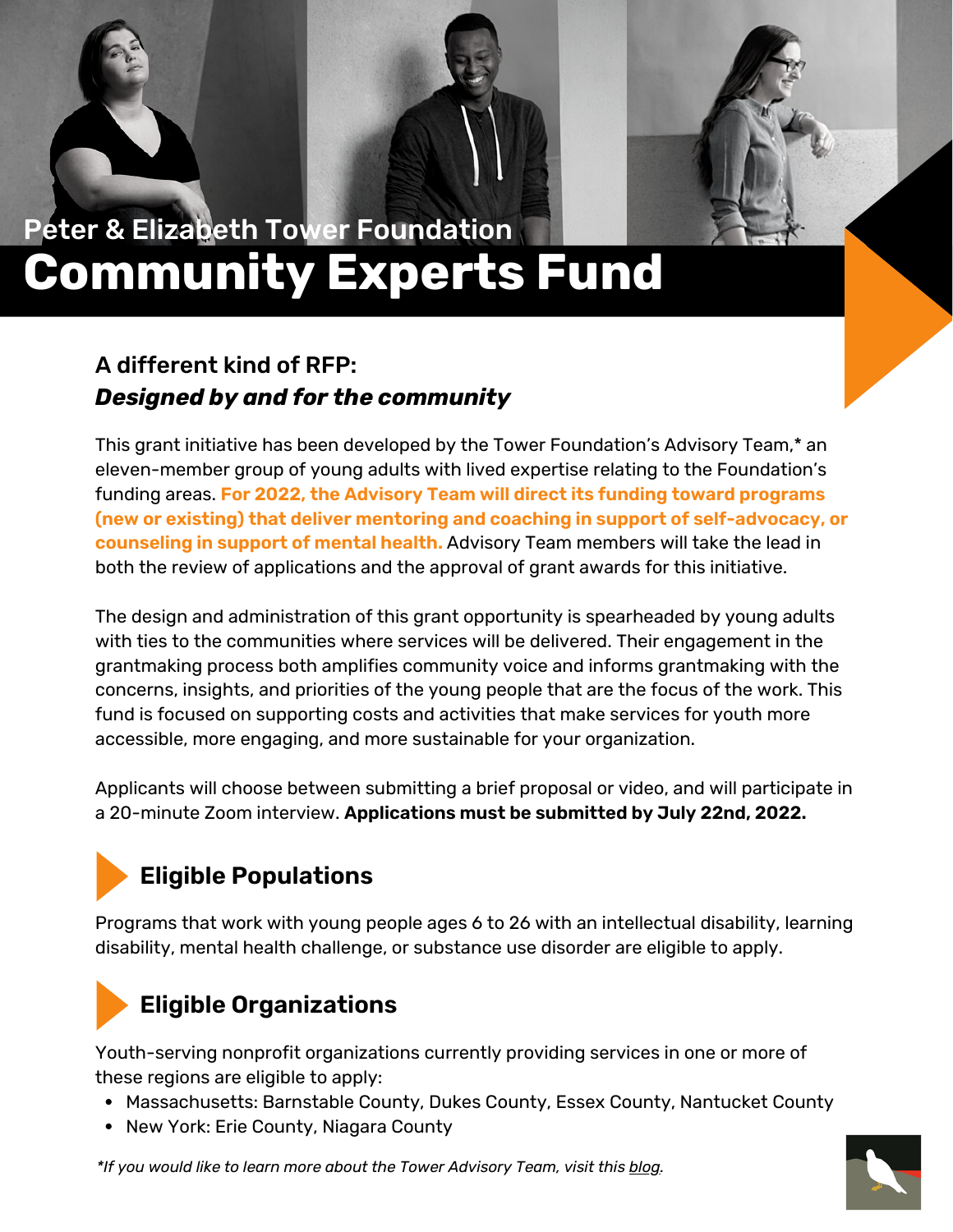# **Eligible Programs**

Funding requests should support new or existing programming in one of two categories:

### **1. Mentoring & Coaching:**

Mentoring or coaching for youth that supports self-advocacy,

communication skills, and personal goals. This includes a focus on one or more of the following:

- Social and communication skills:
- Life skills and independent living;
- Job/career/academic support;
- Peer mentoring;
- Self-advocacy/self-expression

### **2. Counseling:**

Person-centered counseling or therapy that focuses on healing from trauma, on personal growth, and on managing mental health challenges. This includes a focus on one or more of the following:

- Individual or group therapy for young people;
- Individual or group therapy for families;
- Staff/partner training in screening and behavioral supports

### **Eligible Activities & Expenses**

Eligible expenses include, but are not limited to:

- **Programming** (e.g., funding for a portion of existing staff positions, costs of 1. community programming, admission fees, team-building activities, program supplies)
- **Transportation** (e.g., transportation for participants) 2.
- **Technology & Equipment** (e.g., Laptops or Zoom costs) 3.
- **Training for staff and/or community partners** (within or outside of agency) 4.
- **Events** (e.g., space rentals, food costs, speakers) 5.
- **Related facility enhancements** (e.g., space for group therapy) 6.
- **Program evaluation** (e.g., evaluation consultant fees) 7.
- **Stipends** (e.g., stipends for youth or community participation) 8.

# **How much can my organization apply for?**

Applicants may apply for any amount up to \$20,000. The Advisory Team has a total of \$100,000 available to award. Your request may include 20% overhead.

# **Additional Considerations**

Strong applications will address the following:

- Inclusion of youth in program design
- Diversity of organizational leadership and people served by organization
- Creativity of the project design
- Collaboration with other community partners